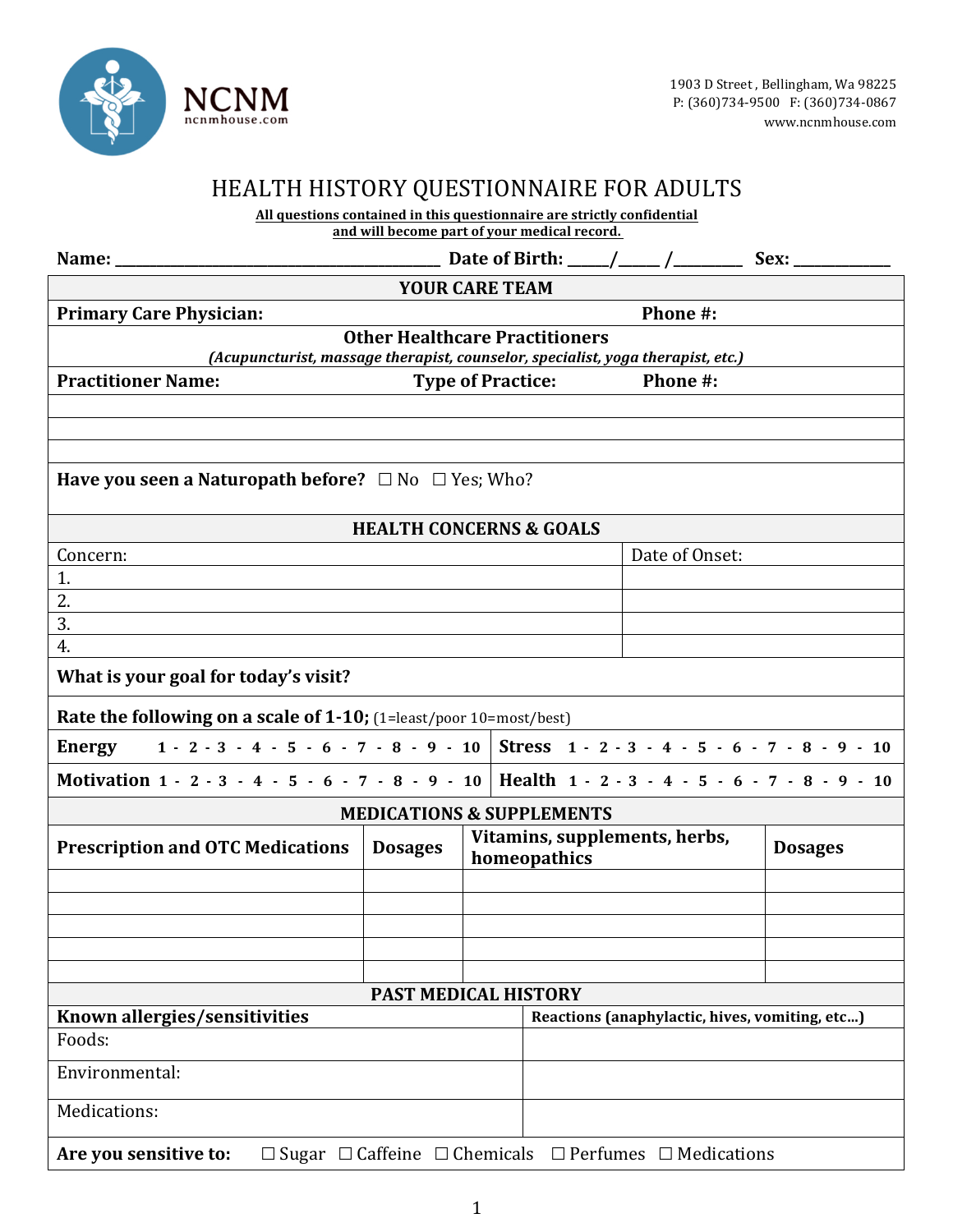

| <b>PAST MEDICAL HISTORY Continued</b>                                                                  |                                                                                                |                                                                         |                             |                                                                                                 |  |
|--------------------------------------------------------------------------------------------------------|------------------------------------------------------------------------------------------------|-------------------------------------------------------------------------|-----------------------------|-------------------------------------------------------------------------------------------------|--|
| <b>Previous health conditions and date</b>                                                             |                                                                                                | Previous surgeries and hospitalizations                                 |                             |                                                                                                 |  |
| diagnosed                                                                                              |                                                                                                |                                                                         |                             |                                                                                                 |  |
| 1.                                                                                                     |                                                                                                | 1.                                                                      |                             |                                                                                                 |  |
| 2.                                                                                                     |                                                                                                |                                                                         | 2.                          |                                                                                                 |  |
| 3.                                                                                                     |                                                                                                |                                                                         | 3.                          |                                                                                                 |  |
| 4.                                                                                                     |                                                                                                |                                                                         | 4.                          |                                                                                                 |  |
| Date of last physical:<br>Dental exam:                                                                 |                                                                                                |                                                                         | Mammogram:                  |                                                                                                 |  |
| <b>Blood test:</b>                                                                                     |                                                                                                | Colonoscopy:                                                            |                             | <b>Bone density scan:</b>                                                                       |  |
| PERSONAL HEALTH HABITS & OCCUPATIONAL HAZARDS                                                          |                                                                                                |                                                                         |                             |                                                                                                 |  |
|                                                                                                        |                                                                                                |                                                                         |                             | $\Box$ Difficulty falling asleep $\Box$ Sleep uninterrupted through night $\Box$ Wake refreshed |  |
| <b>Sleep</b>                                                                                           | □ Take sleep aids _________________ □ Average hours of sleep per night_________                |                                                                         |                             |                                                                                                 |  |
| <b>Exercise</b>                                                                                        | Do you have physical activity in your life? $\Box$ No $\Box$ Yes $\rightarrow$ Describe:       |                                                                         |                             |                                                                                                 |  |
|                                                                                                        | Do you exclude foods from your diet? $\square$ No $\square$ Yes $\rightarrow$ Describe:        |                                                                         |                             |                                                                                                 |  |
|                                                                                                        |                                                                                                |                                                                         |                             |                                                                                                 |  |
|                                                                                                        | Please give an example of what you eat on a typical day:                                       |                                                                         |                             |                                                                                                 |  |
| <b>Diet</b>                                                                                            |                                                                                                |                                                                         |                             |                                                                                                 |  |
|                                                                                                        | Daily water intake: _______________                                                            |                                                                         |                             |                                                                                                 |  |
|                                                                                                        |                                                                                                |                                                                         |                             | Do you eat organic foods: $\Box$ Always                                                         |  |
|                                                                                                        |                                                                                                | $\Box$ Often $\Box$ Sometimes $\Box$ Never                              |                             |                                                                                                 |  |
|                                                                                                        |                                                                                                |                                                                         |                             |                                                                                                 |  |
| <b>Alcohol</b>                                                                                         | $\Box$ No $\Box$ Yes $\rightarrow$ Describe type, amount and frequency:                        |                                                                         | $\square$ Past Consumption  |                                                                                                 |  |
| Consumption                                                                                            |                                                                                                |                                                                         |                             | Year Quit:                                                                                      |  |
| <b>Recreational</b>                                                                                    | $\Box$ No $\Box$ Yes $\rightarrow$ Describe type, amount and frequency:                        |                                                                         |                             | $\square$ Past Use                                                                              |  |
| <b>Drug Use</b>                                                                                        |                                                                                                |                                                                         |                             | Year Quit:                                                                                      |  |
|                                                                                                        | $\Box$ No $\Box$ Yes $\rightarrow$ Describe type, amount and frequency:                        |                                                                         |                             | $\Box$ Past Use                                                                                 |  |
| <b>Tobacco use</b>                                                                                     |                                                                                                |                                                                         | Year Quit:                  |                                                                                                 |  |
| Caffeine                                                                                               |                                                                                                | $\Box$ No $\Box$ Yes $\rightarrow$ Describe type, amount and frequency: |                             | $\Box$ Past Consumption                                                                         |  |
| Consumption                                                                                            | Year Quit:                                                                                     |                                                                         |                             |                                                                                                 |  |
| <b>Occupational</b>                                                                                    | Does your work expose you to the following: $\Box$ Stress $\Box$ Heavy Lifting $\Box$ Computer |                                                                         |                             |                                                                                                 |  |
|                                                                                                        | $\Box$ Hazardous Substances $\Box$ Other:                                                      |                                                                         |                             |                                                                                                 |  |
|                                                                                                        |                                                                                                |                                                                         | <b>SOCIAL HISTORY</b>       |                                                                                                 |  |
| Occupation:                                                                                            |                                                                                                |                                                                         | Highest level of education: |                                                                                                 |  |
|                                                                                                        |                                                                                                |                                                                         |                             |                                                                                                 |  |
| Marital status: $\Box$ Single $\Box$ Married $\Box$ Divorced $\Box$ Domestic Partnership $\Box$ Other: |                                                                                                |                                                                         |                             |                                                                                                 |  |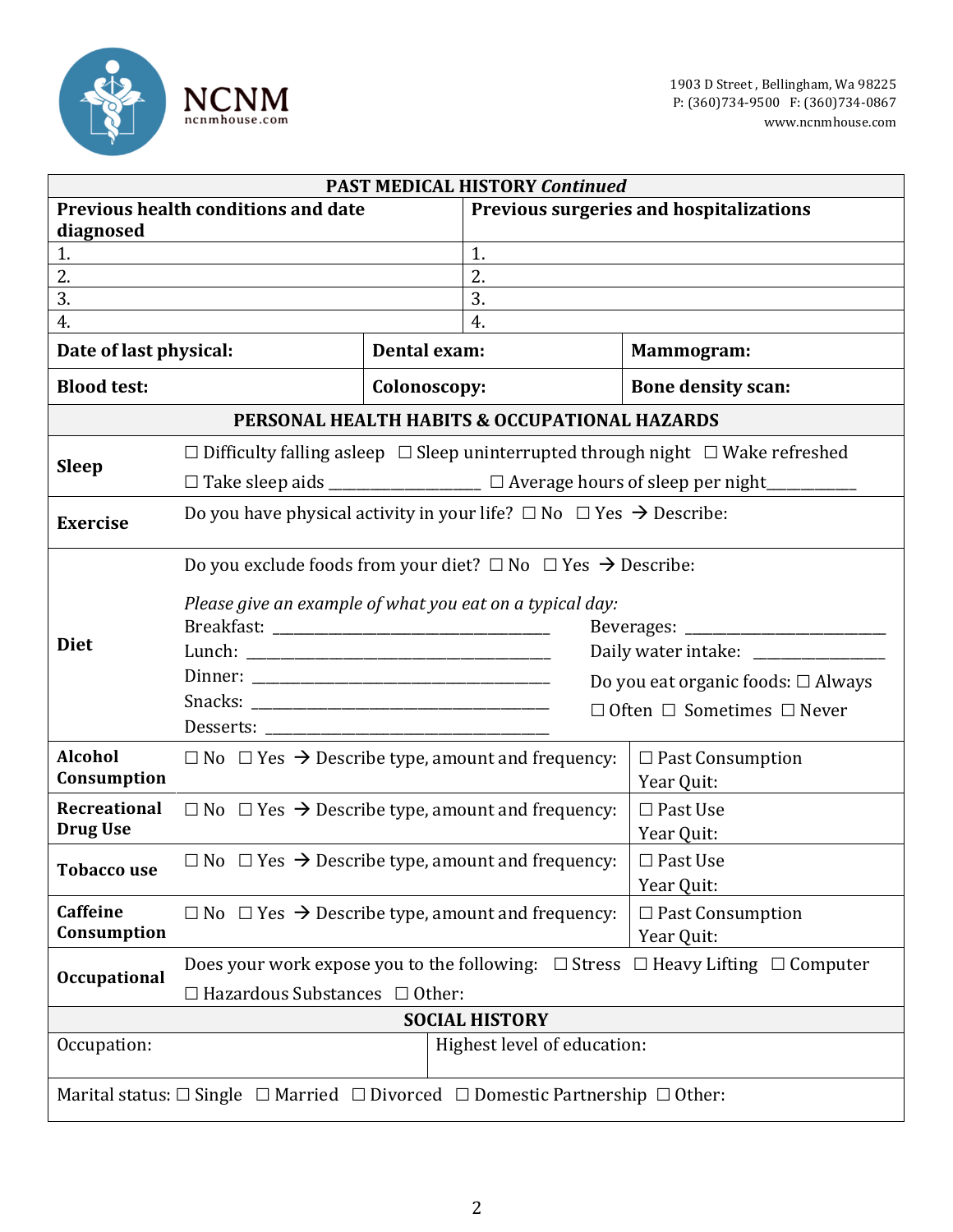

| <b>FAMILY MEDICAL HISTORY</b><br>Please fill in any health conditions for the following biological relatives.<br>If they are deceased, please include age and cause of death. |                                                                                                                                   |                                                                         |                 |                                    |  |
|-------------------------------------------------------------------------------------------------------------------------------------------------------------------------------|-----------------------------------------------------------------------------------------------------------------------------------|-------------------------------------------------------------------------|-----------------|------------------------------------|--|
| Mother:                                                                                                                                                                       |                                                                                                                                   | Father:                                                                 |                 |                                    |  |
| Maternal Grandmother:                                                                                                                                                         |                                                                                                                                   | Paternal Grandmother:                                                   |                 |                                    |  |
| Maternal Grandfather:                                                                                                                                                         |                                                                                                                                   | Paternal Grandfather:                                                   |                 |                                    |  |
| Maternal Aunts/Uncles:                                                                                                                                                        |                                                                                                                                   | Paternal Aunts/Uncles:                                                  |                 |                                    |  |
| Brother/Sister:<br>Brother/Sister:                                                                                                                                            |                                                                                                                                   |                                                                         | Brother/Sister: |                                    |  |
| Family history is unknown: $\Box$ Adopted $\Box$ Other $\rightarrow$ Describe:                                                                                                |                                                                                                                                   |                                                                         |                 |                                    |  |
| <b>REVIEW OF SYSTEMS</b>                                                                                                                                                      |                                                                                                                                   |                                                                         |                 |                                    |  |
|                                                                                                                                                                               | Check any of the following symptoms that you have experienced<br>in the last 3 months and record how frequently you have had them |                                                                         |                 |                                    |  |
| General                                                                                                                                                                       | Eyes                                                                                                                              | <b>Mouth/Throat</b>                                                     |                 | <b>Respiratory</b>                 |  |
| $\Box$ Fatigue/low energy                                                                                                                                                     | $\Box$ Corrective eyewear                                                                                                         | $\Box$ Dry mouth/lips                                                   |                 | $\Box$ Bronchitis                  |  |
| $\Box$ Insomnia                                                                                                                                                               | $\Box$ Dry/Itchy eyes                                                                                                             | $\square$ Sore throat/tonsillitis                                       |                 | $\Box$ Frequent respiratory        |  |
| $\Box$ Appetite changes                                                                                                                                                       | $\Box$ Blurred vision                                                                                                             | $\Box$ Hoarseness                                                       |                 | infections                         |  |
| □ Unexplained weight loss/gain                                                                                                                                                | $\Box$ Eyes water excessively                                                                                                     | $\Box$ Bad breath                                                       |                 | $\Box$ Tuberculosis                |  |
| $\Box$ Fevers or chills                                                                                                                                                       | $\Box$ Eyes sensitive to light                                                                                                    | $\Box$ Gum disease                                                      |                 | Gastrointestinal                   |  |
| □ Cold intolerance                                                                                                                                                            | $\Box$ Eyes puffy or                                                                                                              | $\Box$ Cold sores/canker sores                                          |                 | $\Box$ Food cravings               |  |
| $\Box$ Heat intolerance                                                                                                                                                       | bloodshot                                                                                                                         | $\square$ Loss of taste                                                 |                 | $\Box$ Eating disorder             |  |
| $\Box$ Hot flashes                                                                                                                                                            | $\square$ Night blindness                                                                                                         | $\Box$ Metallic or bitter taste in                                      |                 | □ Abdominal pain/tenderness        |  |
| $\Box$ Night sweats                                                                                                                                                           | $\Box$ Glaucoma                                                                                                                   | mouth                                                                   |                 | □ Nausea/Vomiting                  |  |
| □ Sweat too much                                                                                                                                                              | $\Box$ Cataracts                                                                                                                  | $\Box$ Teeth grinding                                                   |                 | $\Box$ Gas/Bloating                |  |
| Head                                                                                                                                                                          | <b>Skin</b>                                                                                                                       | $\Box$ Cavities                                                         |                 | $\Box$ Heartburn                   |  |
| $\Box$ Headaches                                                                                                                                                              | $\square$ Rash                                                                                                                    | $\Box$ Dentures                                                         |                 | $\Box$ Ulcers                      |  |
| $\Box$ Migraines                                                                                                                                                              | $\Box$ Hives                                                                                                                      | Cardiovascular                                                          |                 | $\Box$ Diarrhea                    |  |
| $\Box$ Dizziness/Fainting                                                                                                                                                     | $\Box$ Eczema/Psoriasis                                                                                                           | □ High blood pressure                                                   |                 | $\Box$ Constipation                |  |
| $\Box$ Head Injury                                                                                                                                                            | $\Box$ Acne                                                                                                                       | □ Low blood pressure                                                    |                 | □ Irritable bowel                  |  |
| <b>Ears</b>                                                                                                                                                                   | $\Box$ Dry skin                                                                                                                   | $\Box$ Fast heart beat                                                  |                 | $\Box$ Dark or bloody stools       |  |
| $\Box$ Ear pain                                                                                                                                                               | $\Box$ Itchy skin                                                                                                                 | $\Box$ Irregular heart beat                                             |                 | □ Grey/yellow greasy stools        |  |
| $\Box$ Ear drainage/wax                                                                                                                                                       | $\Box$ Dandruff                                                                                                                   | $\Box$ Chest pain/tightness                                             |                 | $\Box$ Undigested foods in stools  |  |
| $\Box$ Ringing in ears                                                                                                                                                        | $\Box$ Warts/Moles                                                                                                                | $\Box$ Palpitations                                                     |                 | $\Box$ Foul odor to stool/gas      |  |
| $\Box$ Changes in hearing                                                                                                                                                     | $\Box$ Skin cancer                                                                                                                | $\Box$ Murmur                                                           |                 | $\Box$ Feeling of incomplete bowel |  |
| $\Box$ Hearing loss                                                                                                                                                           | $\Box$ Hair loss/thinning<br>$\Box$ Weak nails/splitting                                                                          | $\Box$ Dizziness upon standing<br>$\square$ Swollen feet/ankles (edema) |                 | movement<br>$\Box$ Hemorrhoids     |  |
| $\Box$ Use hearing aid                                                                                                                                                        | nails                                                                                                                             | $\Box$ Hands/feet or fingernails                                        |                 | $\Box$ Gallbladder disease         |  |
| <b>Nose</b>                                                                                                                                                                   | $\Box$ Cuts heal slowly                                                                                                           | turn blue                                                               |                 | $\Box$ Gallbladder stones          |  |
| □ Congestion                                                                                                                                                                  | □ Athlete's foot                                                                                                                  | $\Box$ Anemia                                                           |                 | $\Box$ Liver disease               |  |
| $\square$ Seasonal allergies/hay fever                                                                                                                                        | <b>Neck</b>                                                                                                                       | <b>Respiratory</b>                                                      |                 | $\Box$ Number of bowel             |  |
| $\Box$ Post nasal drip                                                                                                                                                        | $\Box$ Neck pain/stiffness                                                                                                        | $\Box$ Cough frequently                                                 |                 | movements daily:                   |  |
| $\hfill\Box$ Nosebleeds                                                                                                                                                       | $\hfill \Box$<br><br>Difficulty swallowing                                                                                        | $\Box$ Wheezing                                                         |                 |                                    |  |
| $\Box$ Sinus infections                                                                                                                                                       | $\Box$ Swollen glands                                                                                                             | □ Shortness of breath                                                   |                 |                                    |  |
| □ Loss of smell/taste                                                                                                                                                         | $\Box$ Lumps                                                                                                                      | $\Box$ Coughing up mucous or                                            |                 |                                    |  |
|                                                                                                                                                                               |                                                                                                                                   | blood<br>$\Box$ Asthma                                                  |                 |                                    |  |